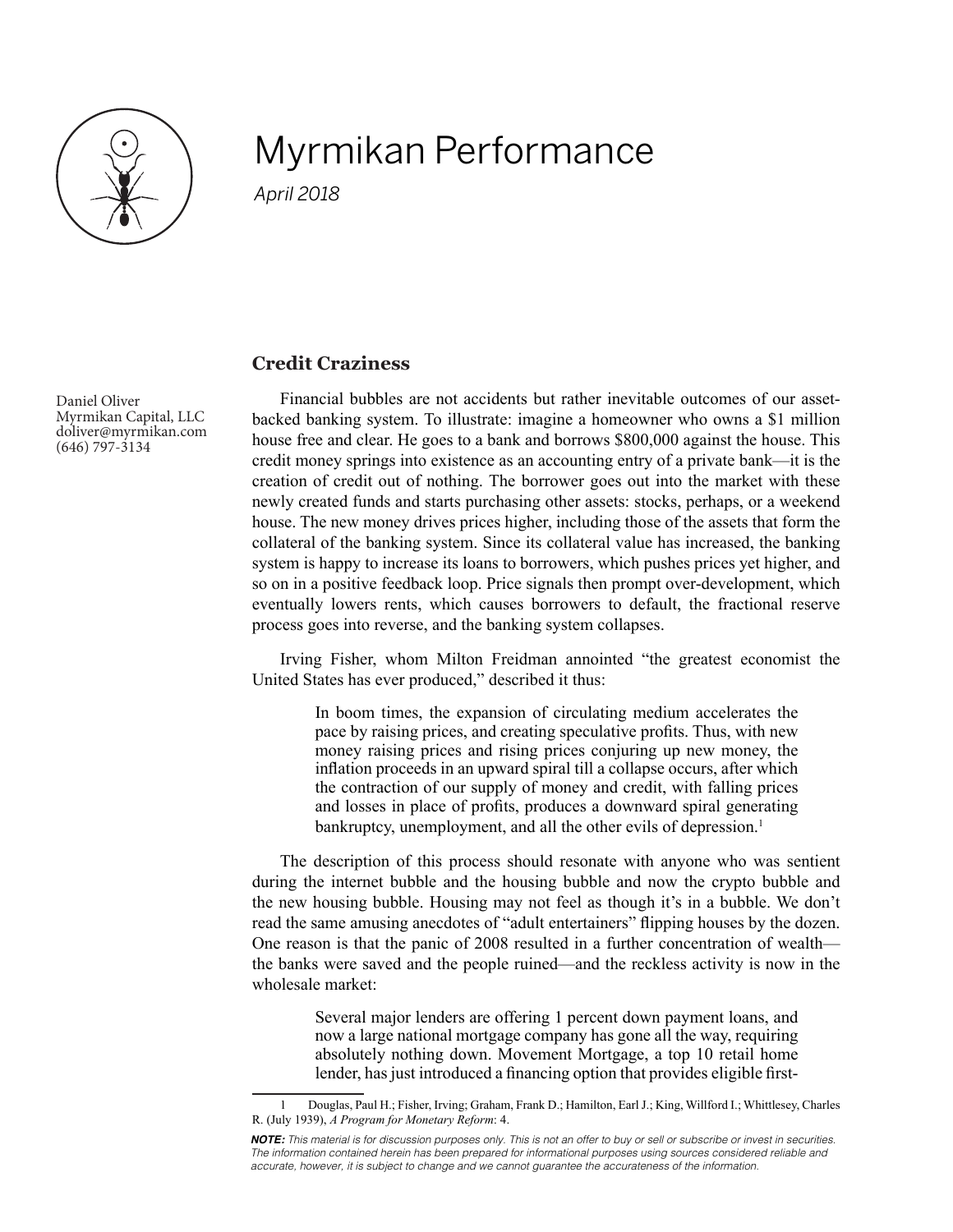*Page 2*

time buyers with a nonrepayable grant of up to 3 percent. This allows applicants to qualify for a 97 percent loan-to-value ratio conventional mortgage—essentially zero from the buyers, 3 percent from Movement.

To illustrate: On a \$300,000 home purchase, a borrower could invest nothing from her or his personal funds, while Movement contributes \$9,000 from its resources. The loan terms also permit seller contributions toward the buyers' closing costs to help swing the deal. Duke Walker, branch manager for Movement for the Washington, D.C., area, said that although the program is brand-new, it's already "going great guns." ...

Quicken Loans, the third-highest volume lender according to Mortgage Daily, a trade publication, offers a 1 percent down option, as does United Wholesale Mortgage, another large national lender.... In the case of Movement's new plan, the mortgages are being originated for sale to giant investor Fannie Mae, which operates under federal conservatorship....<sup>2</sup>

So reported the Chicago Tribune in June of last year. All the lessons from the 2008 housing crash have been erased completely: a quasi-government agency, *which operates under federal conservatorship*, is guaranteeing loans made by reckless institutions to shaky borrowers. The difference is that the reckless institutions are not banks but non-bank lenders, such as Movement Mortgage, Finance of America (a Blackstone subsidiary), Quicken, and many others.

There is much chatter in financial circles about how much healthier U.S. banks are post-2008 because new rules prevent them from engaging in the rampant subprime lending that nearly collapsed the financial system. Indeed, non-bank lenders now account for 64% of mortgage originations (up from 30% in 2013) and service the worst of the borrowers (the median FICO score for GSE loans originated by non-banks is 716 versus 746 for banks).<sup>3</sup> Whereas a 20-to-1 levered bank that loses only 5% on its investments puts its depositors' funds and, therefore, the financial system at risk, equity losses by hedge funds and other investors in non-bank lenders would not entail similar systemic risk.

And yet, if we follow all of the credit tributaries back to their source, we see that the system is more malignant than ever. The banks are, in fact, still funding risky mortgages, just surreptitiously. In the new normal mortgage transaction, the non-bank lender funds its loan to the borrower by itself borrowing "warehouse loans" from a bank. These bank loans are secured by the new mortgage and are extremely shortterm, generally for only 15 days, which is the time needed for the non-bank lender to flip the mortgage to one of the GSE's (Fannie Mae or Freddie Mac) or Ginnie Mae. These government-sponsored enterprises then securitize the incoming mortgages into mortgage-backed-securities (MBS) and guarantee the payments "to increase affordable, sustainable lending," Fannie Mae claims.<sup>4</sup> Keep in mind that the guarantor, in this case, *operates under federal conservatorship*.

<sup>2</sup> http://www.chicagotribune.com/classified/realestate/ct-re-0618-kenneth-harney-20170614-column.html

<sup>3</sup> https://www.urban.org/sites/default/files/publication/98216/housing\_finance\_at\_a\_glance\_a\_monthly chartbook\_april\_2018\_0.pdf

<sup>4</sup> Kim, You and Laufer, Steven and Pence, Karen M. and Stanton, Richard and Wallace, Nancy, Liquidity Crises in the Mortgage Market (2018-03-08). FEDS Working Paper No. 2018-016. Available at SSRN: https://ssrn. com/abstract=3137994 or http://dx.doi.org/10.17016/FEDS.2018.016

*NOTE: This material is for discussion purposes only. This is not an offer to buy or sell or subscribe or invest in securities. The information contained herein has been prepared for informational purposes using sources considered reliable and accurate, however, it is subject to change and we cannot guarantee the accurateness of the information.*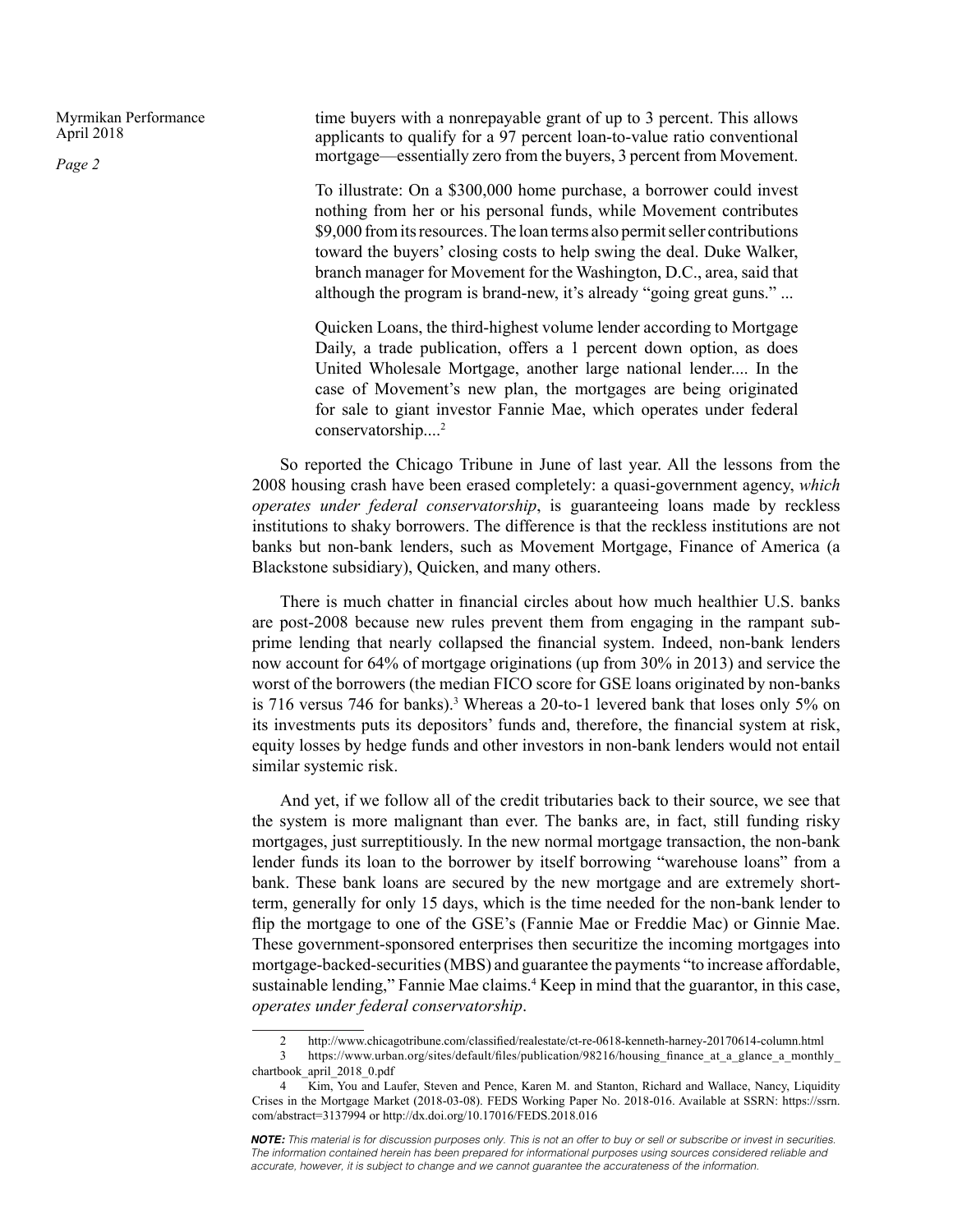*Page 3*

Even though Fannie Mae bonds carry the disclaimer: "Neither the certificates nor interest on the certificates are guaranteed by the United States, and they do not constitute a debt or obligation of the United States or any of its agencies of instrumentalities other than Fannie Mae," the market treats the securities as near-sovereign debt because Fannie and Freddie truly are too big to fail. Not only would mortgage originations experience a sudden stop, destroying the housing market (and the local tax base), but the final owners of the securitized instruments would take severe losses. And who owns the \$7 trillion of outstanding MBS?<sup>5</sup> The Federal Reserve for one: 25% of them.<sup>6</sup> Banks for another: 27% of them.<sup>7</sup>

No wonder the number of employees at commercial banks decreased 6.4% from 2008 to 2015 even while overall bank credit increased by 25%:<sup>8</sup> who needs to pay bankers to waste their time evaluating business plans when a bank can borrow depositors' funds at effectively zero interest and a clerk can call up Fannie Mae buy high-yielding MBS insured by the government? It's like free money.

Banks have applied this model to the sub-prime auto market as well. Exeter Finance (another Blackstone subsidiary), for example, has borrowed \$1.4 billion from Wells Fargo and Citigroup to issue auto loans. Exeter's typical customer has a FICO score of 570. But, like the MBS market, Exeter doesn't sit on the loans—it securitizes them and sells them.

So, it's true: banks are much less exposed to default risk than they were in 2007. Since mortgage payments are due every month, it is impossible for borrowers to default on the 15-day warehouse loans (unless the GSEs suddenly stop buying them). The subprime auto loans are similarly swiftly removed from the balance sheet. The MBS, which do remain on banks' balance sheets, are insured implicitly by the government.

Nevertheless, the activity as a whole does create a bubble: the ultimate creators of credit for housing loans remain the banks; the more credit they create, the higher housing prices can go; and the higher housing prices go, the more collateral gets fed to the banks through the MBS system; the more collateral the banks have, and the more credit they can create. Since MBS's are perceived to be bankruptcy remote, there is no financial limit to how far the insanity can go. And the problem is not just on the MBS market: real estate loans in total make up 49% of the banking system's assets (auto loans, credit card loans, and loans to "nondepository financial institutions" make up another 13%).

Banks may have shifted mortgage default risk to the government (which means that the next housing crisis will be absorbed by the currency instead of by bank creditors), but they are very much exposed to interest rate risk. More than 92% of new mortgage originations (and roughly 77% of refinancings) are 30-year fixed rate mortgages, yet 70% of bank liabilities are demand deposits.9 Borrowing short to lend long does not end well when rates start rising.

<sup>5</sup> https://www.sifma.org/resources/research/us-mortgage-related-issuance-and-outstanding/

<sup>6</sup> https://www.newyorkfed.org/markets/soma/sysopen\_accholdings.html

<sup>7</sup> https://www.federalreserve.gov/releases/h8/current/<br>8 U.S. Bureau of Labor Statistics All Employees: Finan

<sup>8</sup> U.S. Bureau of Labor Statistics, All Employees: Financial Activities: Commercial Banking [CES5552211001]

<sup>9</sup> https://www.urban.org/sites/default/files/publication/98216/housing finance at a glance a monthly chartbook\_april\_2018\_0.pdf

*NOTE: This material is for discussion purposes only. This is not an offer to buy or sell or subscribe or invest in securities. The information contained herein has been prepared for informational purposes using sources considered reliable and accurate, however, it is subject to change and we cannot guarantee the accurateness of the information.*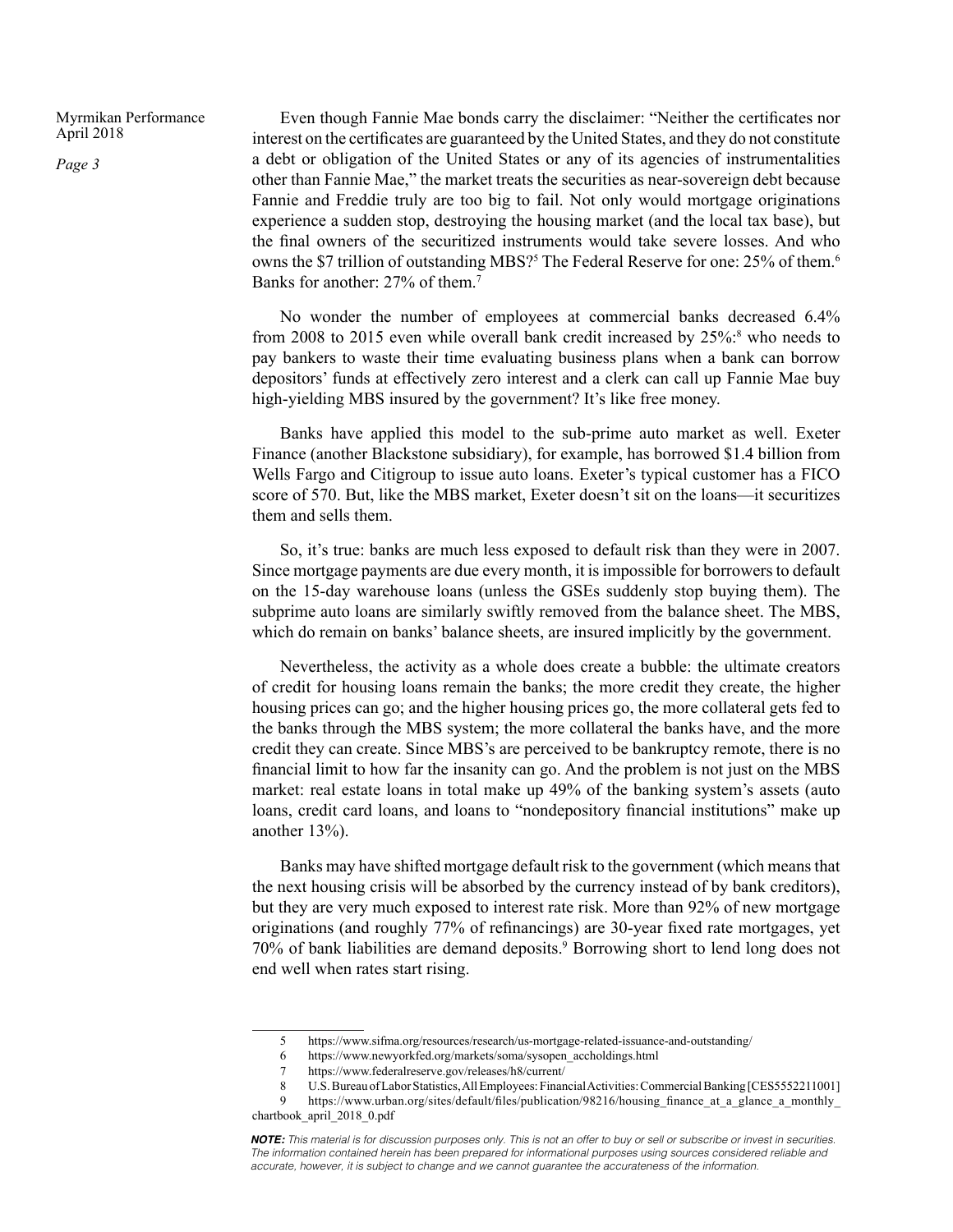*Page 4*

Thus far, the rate banks pay for deposits has not increased much, rising from 0.2% in mid-2015 to 0.37% currently.10 That will go higher and soon: the yield on the 1-month Treasury bond has climbed from 0.01% to 1.69% currently, and it does not take a lot of effort to buy and roll the 1-month Treasury bond.11 LIBOR, the rate that banks charge each other, also began increasing in mid-2015, jumping from 0.2% to 1.9% currently.12 Meanwhile, the rate on 30-year mortgages has increased by only 1.1%, so (depending on how a bank finances its capital) margins on new originations have already compressed by 0.6%.<sup>13</sup> And what about legacy loans? The rate on 30-year mortgages hovered around 3.5% for most of 2016, meaning LIBOR margins on these loans has declined from 3.3% to 1.6% ... and rates are still rising.

It is not coincidence that the bottom in LIBOR corresponded with the bottom in bank employees, the number of which has increased 3.7% since that time. Banks again need bankers to find borrowers and evaluate businesses, and they have turned their sights to so-called "leveraged loans."

Banks prefer loans to bonds in a rising interest rate environment because, unlike with bonds, payments float with LIBOR. A loan becomes a "leveraged loan" when it is made to a highly levered entity. There are now more than \$1 trillion of these outstanding<sup>14</sup> (only slightly less than the outstanding balance of junk bonds), and more than three-quarters of the ones issued so far in 2018 have been "covenant-lite."15

The Interagency Guidance on Leveraged Lending dated March 21, 2013, issued by the Office of the Comptroller of the Currency (OCC), the FDIC, and the Fed, limits bank lending to six times EBITDA.16 The problem banks face is that non-bank corporate lenders have pushed leverage ratios well above that: for example, more than half of leveraged loans used in leveraged buyouts so far in 2018 have had been levered above the 6x limit, meaning banks cannot participate in the most lucrative part of the market.

Enter the swamp creatures. Senator Pat Toomey last summer wrote a letter to the U.S. Government Accountability Office (GAO) asking if the OCC's "guidance" was a "rule" for the purposes of the Congressional Review Act (CRA). The GAO rejected the OCC's position and opined that it was, indeed, a "rule." Therefore, under the CRA, the rule must be submitted to Congress for review before it can take effect. If Congress were to overrule the rule, then the OCC would forever lose its power to create similar rules in the future. No bureaucracy ever wants to cede power, so OCC chief Jospeh Otting announced in March that banks no longer need comply with the "guidance": "Institutions should have the right to do the leveraged lending they want, as long as they have the capital and personnel to manage that and it doesn't impact their safety and soundness." Otting added that he expects leverage ratios to trend upwards. He doesn't care because now the bureaucrats will be able to point to

<sup>10</sup> Federal Deposit Insurance Corporation, National Rate on Non-Jumbo Deposits (less than \$100,000): 12 Month CD [CD12NRNJ], retrieved from FRED, Federal Reserve Bank of St. Louis

<sup>11</sup> Board of Governors of the Federal Reserve System (US), 1-Month Treasury Constant Maturity Rate [DGS1MO], retrieved from FRED, Federal Reserve Bank of St. Louis

<sup>12</sup> ICE Benchmark Administration Limited (IBA), 1-Month London Interbank Offered Rate (LIBOR), based on U.S. Dollar [USD1MTD156N], retrieved from FRED, Federal Reserve Bank of St. Louis

<sup>13</sup> Freddie Mac, 30-Year Fixed Rate Mortgage Average in the United States [MORTGAGE30US], retrieved from FRED, Federal Reserve Bank of St. Louis

<sup>14</sup> http://www.leveragedloan.com/official-us-leveraged-loans-1-trillion-market/ 15 http://www.leveragedloan.com/leveraged-loans-yet-another-covenant-lite-record/

<sup>16</sup> https://www.federalreserve.gov/supervisionreg/srletters/sr1303a1.pdf

*NOTE: This material is for discussion purposes only. This is not an offer to buy or sell or subscribe or invest in securities. The information contained herein has been prepared for informational purposes using sources considered reliable and accurate, however, it is subject to change and we cannot guarantee the accurateness of the information.*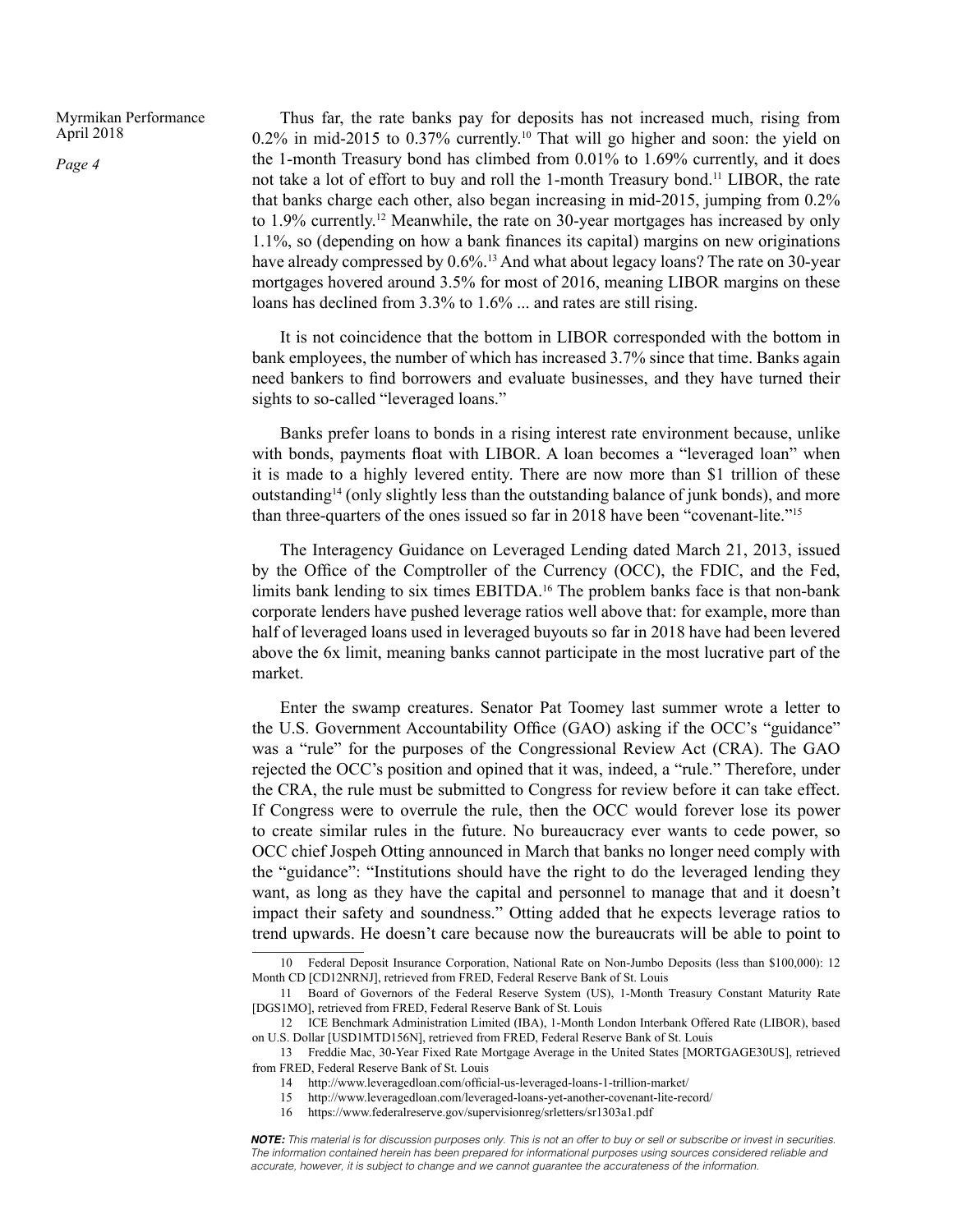*Page 5*

Congress when the leveraged loan market implodes (and maybe use the coming crisis to grab more power).

Consider the insanity. Banks, in a desperate hunt for profits now that the freemoney MBS trade is going away, are diving headlong into the craziest part of the corporate debt market just as interest rates are rising. Whereas in the mortgage market banks bear interest rate risk and not default risk, with the leveraged loan market it is the reverse: rates increase with LIBOR until suddenly the borrower cannot pay and defaults. Bankers are not paid to think about the credit cycle or the long-term health of their businesses or the good of the nation, of course; their compensation is transaction based. Even the ones who "get the joke" are highly incentivized to keep quiet about it and push these deals—which are ultimately funded by depositor's money—as long as they can.

Let us now turn from the banking sector to the shadow banking system to unearth even more credit craziness. This is a topic few if any understand fully due to its complexity, but the rough contours are clear. First, some history. The 1920s bubble was virulent because (like today) banks were allowed to fund long-term mortgages with demand deposits.<sup>17</sup> The Glass-Steagall banking reform prevented banks from paying interest on checking deposits in order to discourage large cash balances from accumulated in demand accounts. Large companies with large cash balances did not like leaving their funds completely idle, especially since their balances exceeded FDIC insurance limits. So, the market developed money market funds which took corporate cash and deployed it into highly liquid, short-term government debt and overnight, senior loans to only the most highly rated banks and corporations. The funds were called "shadow banks" because they preformed the same function as banks: accepting demand deposits (characterized as "investments," but demand liquidity made them effectively the same as a deposit) and investing in debt, except without being subject to banking regulation.

By convention, market money funds are valued a \$1 per unit and pay interest daily. The tiny duration, senior position, and credit-worthiness of the borrowers make the loans have no possibility of loss, at least theoretically. But theory and practice rarely match fully, and in the panic of 2008 one of the major money market funds "broke the buck," meaning its NAV per share went below \$1. The Fed was terrified this would lead

17 An earlier generation of bankers knew that short-term deposits should not fund long-term mortgages. As Paul Warburg wrote: "There is an old banking rule that no bank may grant credit on other terms than those on which it receives credit. The truth of this adage is obvious and the extent to which this principle is carried out is the test of safe or unsafe banking." This wisdom was reflected in the Banking Act of 1863, the text of which prohibited banks from lending on a mortgage; but, having lent against something else, banks could accept a mortgage as additional security. The Supreme Court then interpreted the provisions so as to facilitate complete evasion of the restriction. The syllabus of *Union Nat. Bank v. Matthews* reads: "A. executed a promissory note to B., and, to secure the payment thereof, a deed of trust of lands, which was in effect a mortgage with a power of sale thereto annexed. A national bank, on the security of the note and deed, loaned money to B., who thereupon assigned them to the bank. The note not having been paid at its maturity, the trustee was, pursuant to the power, proceeding to sell the lands, when A. filed his bill to enjoin the sale upon the ground that by secs. 5136 and 6137 of the Revised Statutes, the deed did not inure as a security for a loan made by the bank at the time of the assignment of the note and deed. Held that the Bank is entitled to enforce the collection of the note by a sale of the lands." The majority opinion did not deny that the bank had clearly violated the National Banking Act, but quoted and accepted the reasoning of a lower court: "'if [the offending bank] should pass the exact line of their power, it would rather belong to the government of Pennsylvania to exact a forfeiture of their charter than for this court in this collateral way to decide a question of misuser by setting aside a just and bona fide contract....' A private person cannot, directly or indirectly, usurp this function of the government." Union Nat. Bank v. Matthews, 98 U.S. 621, 622, 25 L. Ed. 188 (1878).

In other words, the banks were, then, doing precisely what they are doing now: providing non-bank lenders with the capital to make loans the banks themselves were prohibited from making. And what happened? They nearly all of them collapsed in the panic of 1893.

*NOTE: This material is for discussion purposes only. This is not an offer to buy or sell or subscribe or invest in securities. The information contained herein has been prepared for informational purposes using sources considered reliable and accurate, however, it is subject to change and we cannot guarantee the accurateness of the information.*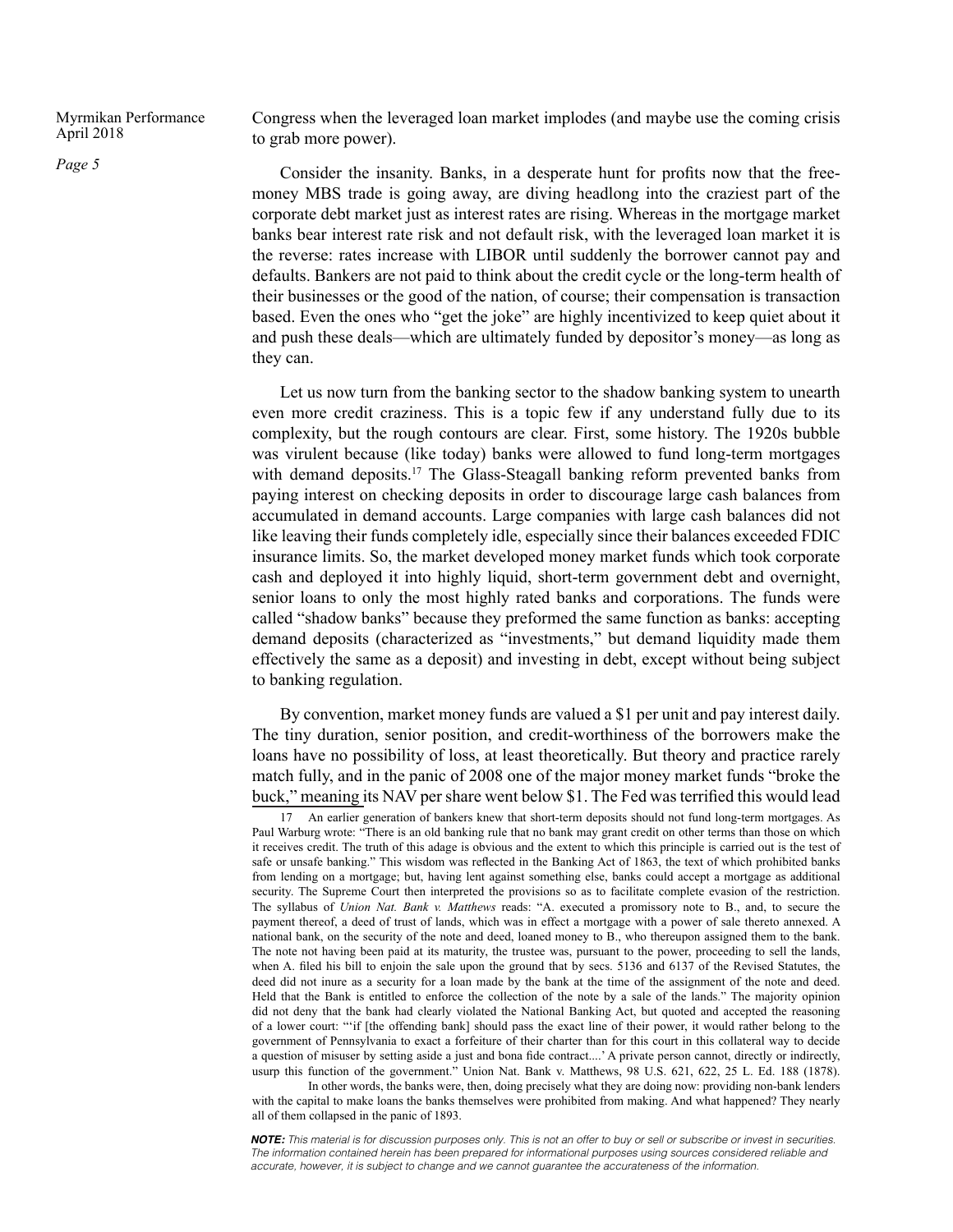*Page 6*

to a run on the money market funds, which would freeze the cash large corporations use to make payroll, pay suppliers, etc., so they bailed them out.

The SEC, wishing to prevent a repeat of such an occurrence, imposed rules as of 2016 that force money market funds to allow their NAVs to float and require them to gate investors in the event of a liquidity panic. The whole point of the funds is to house ready cash, so the prospect of a gate completely undermined their function. When the rule change came into effect, about \$1 trillion of money market funds moved into government bond money market funds, which (of course) are exempt from the rules, and around \$350 billion moved into lightly-regulated, so-called "cash funds." Whereas government money market funds were shooting for a 0.6% return in early 2017, cash funds were promising 2% returns.<sup>18</sup> This is a low figure from an asset perspective but was a fabulous return on "risk-free" cash. But how could these cash funds achieve this risk-free return at time when short-term Treasury bonds had barely any return at all? Easy: through the CMBS market.<sup>19</sup>

Whereas MBS contain residential mortgages, implicitly guaranteed by the government, CMBS contain *commercial* mortgage-backed securities: malls and office buildings. Let us consider a typical transaction from early 2017. JP Morgan and Deutsche Bank made (or acquired) \$1 billion of commercial loans yielding 4.5% with maturities of around 10 years.<sup>20</sup> The owners of the real estate took the loans out against their existing assets, perhaps, to finance construction of new office towers (in this specific case, the largest single loan was to Jared Kushner against his ownership of a portion of the old *New York Times* building). The banks securitized the loans such that 79% of the loan pool was put into slices of short maturities (meaning they get principal payments first) that got a AAA rating, 16% was put into tranches that were rated between AA and B+, and the remaining 5% was put into a "B-piece," which has the longest maturity and is first to absorb defaults.<sup>21</sup>

The 5% non-rated B-piece was what is now called the "horizontal risk-retention piece" because post-crisis rules prevent banks from hedging it or using it as collateral. These rules were designed to make this 5% piece behave as a kind of reserve requirement, meaning the banks would be allowed to magnify deposits "only" 20 times through the fractional reserve mechanism. Changes in the rules, however, allow the banks to sell this unfinanceable, dead-weight piece to someone else.

That someone else in this case was the insurance behemoth MassMutual, which has \$675 billion under management. MassMutual issued concurrent with this transaction a \$475 million 60-year bond paying 4.95% fixed rate and used the capital to buy the B-piece, priced to yield 13.9%. The insurance company is not permitted to pledge the B-piece directly to the bond holders (and, thereby, get it off its balance sheet), but its balance sheet is so huge that investors don't care. The result is that the 5% quasi-reserve requirement, instead of consisting of hard dollars, as intended by the regulations, is now represented by 60-year paper (which a bank can accept as collateral to create more credit!). The banks are freed to do CMBS transactions an infinite number of times. Note that this sample transaction consumed only 10% of the capital MassMutual

<sup>18</sup> https://www.sec.gov/divisions/investment/mmf-statistics/mmf-statistics-2017-2.pdf

<sup>19</sup> E.g., search for "CMBS" in this prospectus of BlackRock Cash Funds: https://www.blackrock.com/cash/ literature/prospectus/pro-brcash-inst-pri-tr-premium-april.pdf

<sup>20</sup> https://www.sec.gov/Archives/edgar/data/1013611/000153949717000408/n889\_anxa1-x6.htm

<sup>21</sup> http://www.crenews.com/general\_news/general/initial-pricing-jpmdb-commercial-mortgage-trust-2017-c5.html

*NOTE: This material is for discussion purposes only. This is not an offer to buy or sell or subscribe or invest in securities. The information contained herein has been prepared for informational purposes using sources considered reliable and accurate, however, it is subject to change and we cannot guarantee the accurateness of the information.*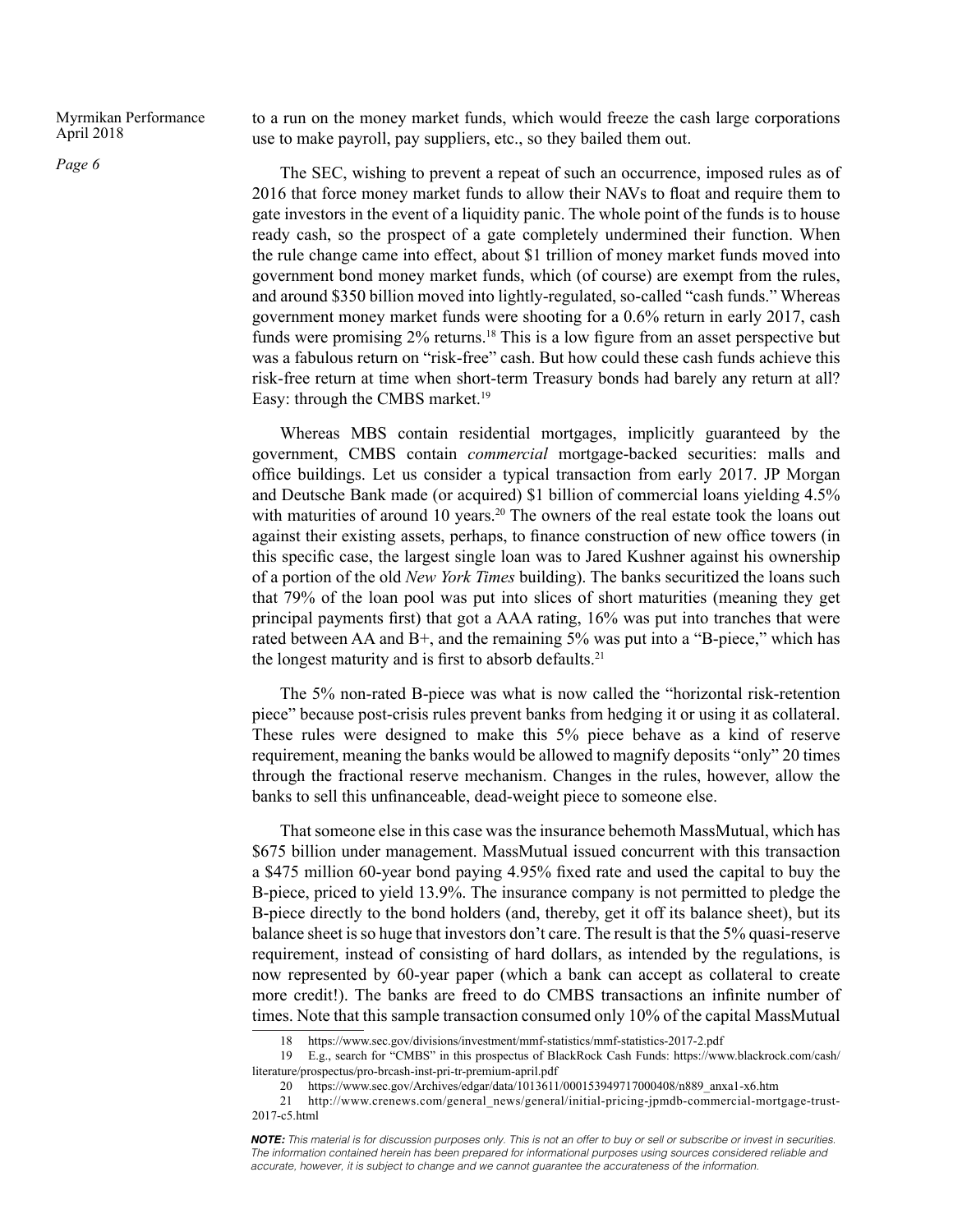*Page 7*

raised: the company already held more than \$50 billion in commercial real estate and was embarking on a headlong dive into the structured market.

 The cash funds took the AAA tranches, initially priced to generate yields ranging between 2.1% and 3.5% (though they closed at higher prices / lower yields). Everyone was a winner: the banks made a fortune selling \$1 billion of assets yielding 4.5% at a price that resulted in the average yield falling to around 3.5%; MassMutual locked in a 9% spread for ten years, and the cash funds could offer three times the yield of government money market funds.

Let us distinguish, again, between default risk, interest rate risk, and bubble blowing risk. The cash funds would say that the AAA tranches have virtually no risk of default. In addition, the interest rate risk is low: the position does not become lossmaking unless LIBOR (or the competitive funds rate) increases above the CMBS yield before the AAA tranches mature, and the highest tranche has an expected term of only 2.9 years (and these are loans, not bonds, so they are being continually amortized). In addition, if the cash fund experiences withdrawals, the AAA rating in theory makes the tranches shiftable to another party with very little friction (though this proved not to be the case in 2008).

The insurance company, for its part, has long-term liabilities, so it is happy to take the long piece, the return is so high it can absorb some defaults, the debt is collateralized at 70% loan-to-value, and having 60-year capital means it can foreclose and ride out the cycle if it has to. As with the MBS market, the banks have no risk at all because they have moved the B-piece to the insurance company. This seeming lack of risk is why corporations have been putting their cash into cash funds and why regulators are unconcerned.

But what about bubble-blowing? No matter how the banks slice and dice the debt instruments, corporate cash—not assets, not investments, not savings, *cash*, of the overnight kind—is being used through this Byzantine system to finance the construction of office towers, which are long-term, interest-rate sensitive, illiquid assets. The system as a whole is borrowing short to lend long, the same pernicious function banks perform in the text-book model.

As with real banks, the structure works as abstract numbers as long as yields do not rise too quickly and as long as investors (playing the role of depositors) do not panic all at once. Missing from the calculation is what happens when the over-capacity that results from building assets not in accordance with consumer demand but instead on the basis of bank credit prestidigitation causes severe shortfalls in cash flow.

How many investors—or even policy makers—understand the structures described above? The Federal Reserve clearly thinks asset market are too rich and is raising interest rates to control them (as it did in 1920, 1928 and 2006). But what happens when rising rates tip over the credit pyramid (as happened in 1921, 1929, and 2008)? Yes, when the next crisis hits the Fed will print and print and print some more to extend this madness as long as it can. But there are real world consequences—an ever greater share of economic effort is spent building long-term physical assets for which there is little end demand.

*NOTE: This material is for discussion purposes only. This is not an offer to buy or sell or subscribe or invest in securities. The information contained herein has been prepared for informational purposes using sources considered reliable and accurate, however, it is subject to change and we cannot guarantee the accurateness of the information.*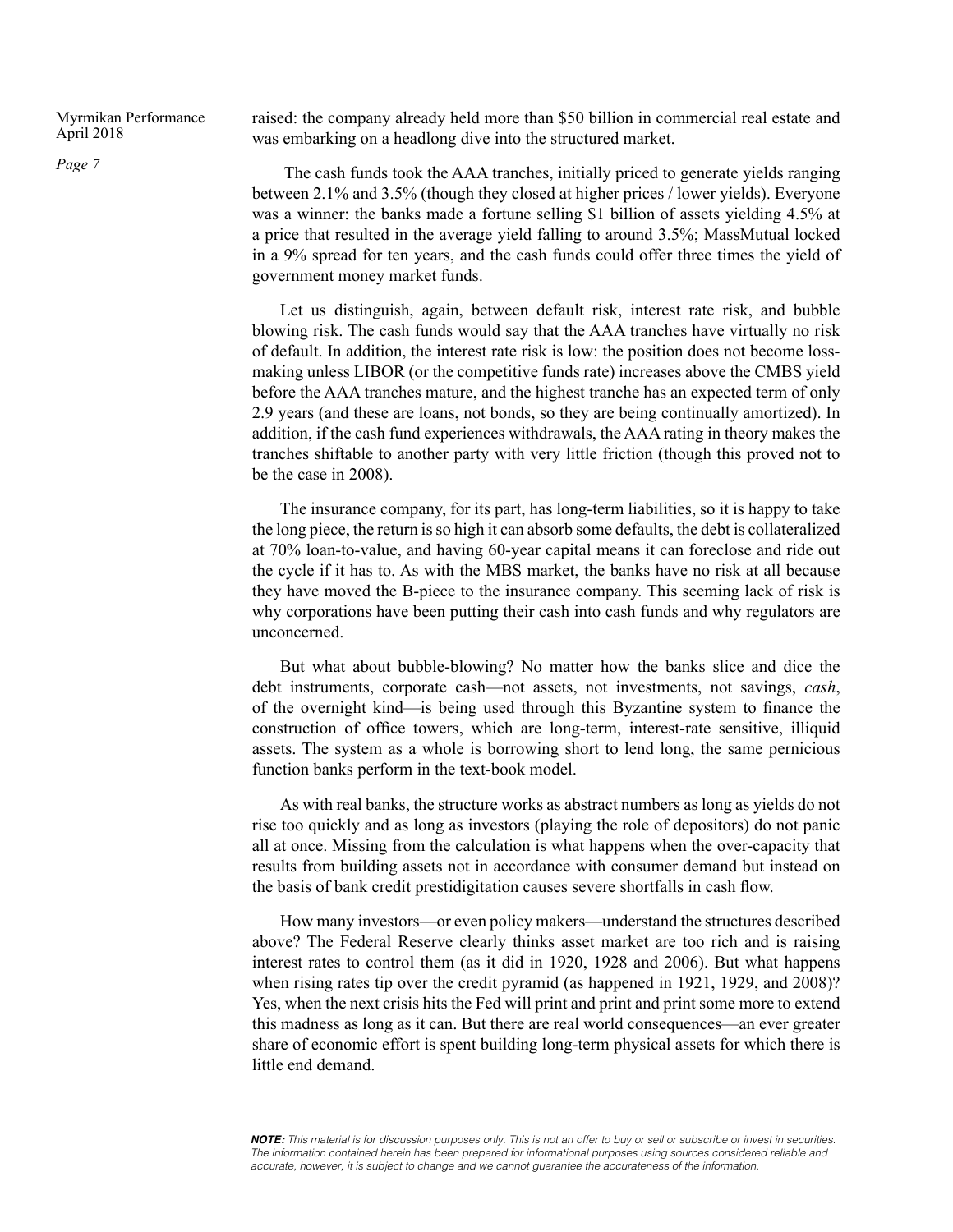*Page 8*

To understand where this is all headed, let us review some lines from Constantino Bresciani-Turroni's 1931 treatment of the Weimar hyperinflation:

> Paper inflation is the cause of a series of disequilibria in the economy of a country. Its effects are analogous to those of certain illnesses which cause in the human body an abnormal and strange growth of certain muscles while other groups of muscles are atrophied. Inflation prevents the various parts of the economy of a country from developing in a harmonious manner; and it follows that some parts are over-developed whilst other are undeveloped. A typical example of this underdevelopment is given precisely by the shortage of working capital. This shortage is not a monetary factor but the consequence of the excessive "immobilization" of capital which occurs during the inflation....

> "Immobilization" means the displacement of the economically most advantageous ratio between "fixed capital" and "circulating capital"; in the direction of an excess of the former over the latter. It is a phenomenon analogous to that which occurs in the expansion phases of the Trade Cycle. The Italian economist, Ferrara, records that in the well-known articles of Wilson is expounded the theory that the English crisis of 1847 and the disappearance of floating capital were due to the immobilization of enormous wealth in railway concerns. To the classical economists, "the conversion of circulating capital into fixed capital" meant essentially a fall in the subsistence goods destined for the working classes relatively to the total investments of entrepreneurs. According to Mill, that which had been spent on the construction of a railway, "when once expended, is incapable of ever being paid in wages or applied to the maintenance of labourers again; as a matter of account it is that so much food and clothing and tools have been consumed, and a country has got a railway instead." However, according to Mill, the production of new fixed capital generally happens gradually and is not disadvantageous to the working classes. It would be so if it took place suddenly to a great amount, "because much of the capital sunk must necessarily in that case be provided from funds already employed as circulating capital."

> ... the phrase "conversion of circulating capital into fixed capital" expresses in a crude way a genuine fact—a change in the direction of production, under the influence of certain circumstances (inflation in our case), the production of final consumption goods declining absolutely or relatively whilst the production of certain capital goods increases. In substance what happens under the influence of inflation is a change in the composition of the stock of capital goods. The quantity of lower order "intermediate goods" (i.e. those near to the finished goods for direct consumption) diminishes; the quantity of higher order intermediate goods (e.g. iron) increases, and plant for the production of these latter commodities is extended.

> The abnormal production of capital goods is financed in the last analysis by the "forced saving" of the people who have had to restrict

*NOTE: This material is for discussion purposes only. This is not an offer to buy or sell or subscribe or invest in securities. The information contained herein has been prepared for informational purposes using sources considered reliable and accurate, however, it is subject to change and we cannot guarantee the accurateness of the information.*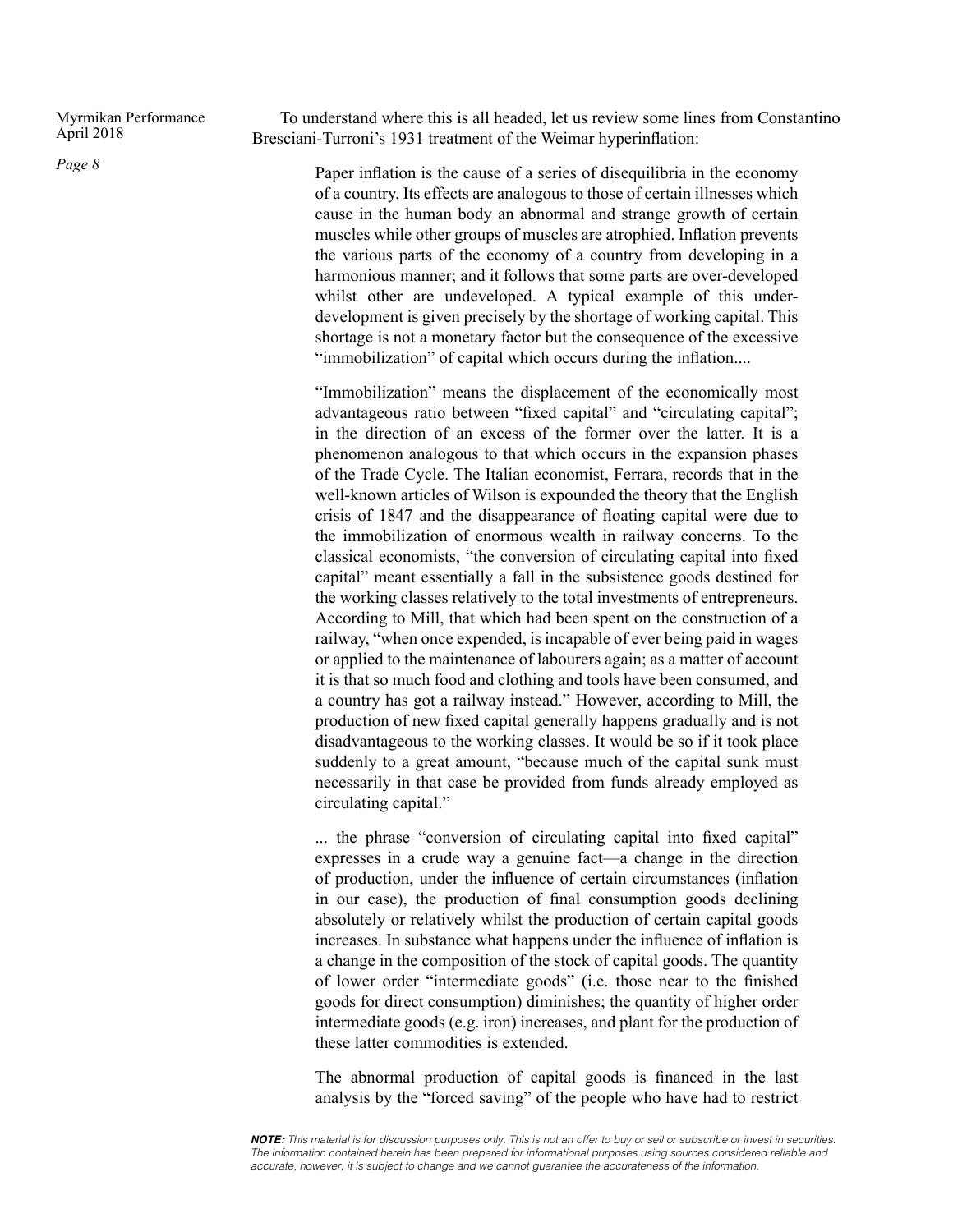*Page 9*

their consumption of final goods.... The resistance of the workers to the reduction in real wages (which was the result of the depreciation of the currency) became more and more insistent. The working classes sought to re-establish the earlier level of real wages and to keep it stable. The profits which entrepreneurs derived from the inflation decreased. They began to experience difficulties in financing their businesses. It is well known that from the beginning of the second half of 1922 there was an increasing demand for bank advances for entrepreneurs; a demand which the commercial credit banks, whose deposits were continually falling, were incapable of satisfying. The shortage of capital began to be felt, with the consequence that production was limited.

It was then that the Reichsbank intervened by extending enormously its short-term loans. Thanks to these loans the shortage of capital was temporarily evaded. Employers were able to pay higher money wages; but the prices of all kinds of consumption goods increased immediately, and the attempt of the working classes to increase real wages came to nothing. They then obtained a fresh rise in money wages; there followed a new expansion of credit and a further rise of prices and of money wages. The consequence was a formidable increase in the volume of Reichsbank loans. It was observed in Austria as well as in Germany that the inflation proceeded with quickened pace especially after the so-called "system of the index" was applied to wages, i.e. after the workers had obtained money wages which varied with the index number of the cost of living.

In other words, as the German economy devoted ever more of its resources to expanding fixed capital well beyond that demanded by the market, it became ever harder to find additional capital to fund more malinvestment. Terrified at the consequences of a thorough liquidation, the central bank through the currency provided the ultimate source of financing, as the Fed did in 2008 and will again in the next big crisis. The excess economic effort spent on constructing malinvestments must, by definition, be matched by a diminution of effort elsewhere in the economy, the production of consumer goods for the lower classes. Is it any wonder that Bernie Sanders and even Marx himself have growing numbers of followers?

More statism is the not answer. It is, in fact, impossible for the bubble feedback loop to establish itself in a free market, in which competitive pressures force banks to redeem their liabilities into gold on demand. Let us reconsider the hypothetical example above in which a bank issues \$800,000 to the owner of a house *ex nihilo*. This act does nothing to increase the demand for money, so under simply supply and demand principles the money the bank issues must decline in value. It does not matter how well secured the funds are: if the supply of money increases in the face of constant demand, it must depreciate. Speculators will buy the depreciated money in the market and present them to the bank for redemption into gold at face value, earning the spread. The bank that made the loan must and will reduce its liabilities to protect its reserves because the bank directors and shareholders are (or, at least, used to be) personally liable for the debts of the bank. This tendency for excess notes to return to the issuing

*NOTE: This material is for discussion purposes only. This is not an offer to buy or sell or subscribe or invest in securities. The information contained herein has been prepared for informational purposes using sources considered reliable and accurate, however, it is subject to change and we cannot guarantee the accurateness of the information.*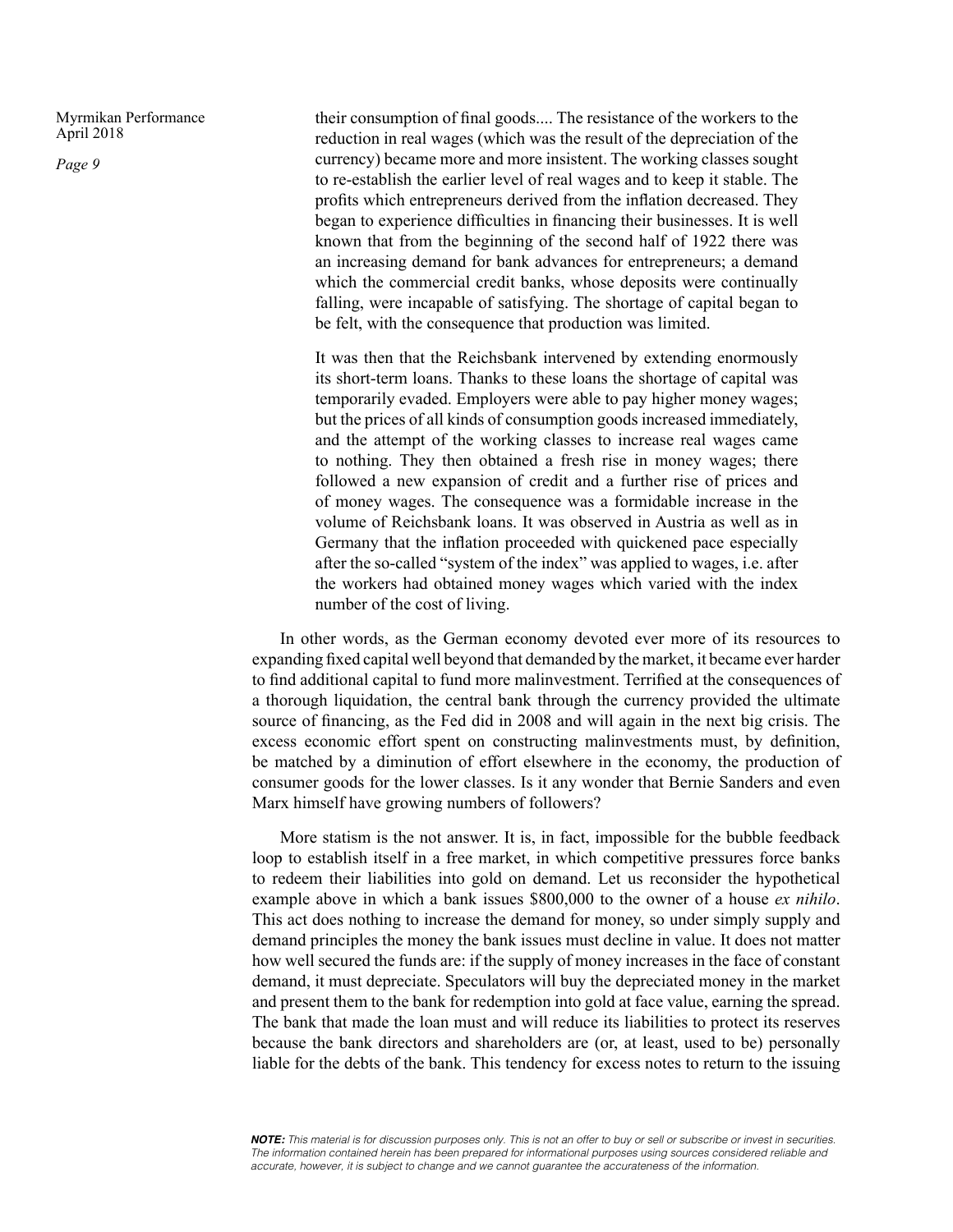*Page 10*

bank is called the law of reflux, and it operates wherever there is a free market in money, regulating bank credit naturally.<sup>22</sup>

The reason the law of reflux does not operate in our system is because legal tender laws repeal it. Even in the case in which notes remain fully redeemable (or convertible) into gold, there is no reason to redeem a depreciated note when it can be passed at face value either to the government in the payment of taxes or to a private creditor. In this case, instead of excess notes depreciating and returning to the bank, they remain in circulation and push prices up and up and up until price signals prompt overcapacity, falling rents, and default.

The solution to the absurd credit excesses described above is not more regulation but to allow free markets to flourish, to remove the state-granted subsidies to the banking sector by abolishing too-big-to-fail, FDIC insurance, legal tender laws, and limited liability for bank directors. The banking lobby is far too powerful to allow any of this to happen, and so, as rates rise, the world waits for the end of the current credit cycle. The only question is whether the Fed can engineer another cycle after the next crash. Since this time the bad assets sit directly on central bank balance sheets, the end of this cycle may well be the end of the credit-super cycle that began in 1981 (or, by some measures, 1934).

Gold and gold miners do not do well in the upswing of a credit bubble, as has been detailed previously in these pages extensively. There is little industrial demand for gold whereas the frenetic construction of fixed capital places huge demands on industrial commodities, which soar in price, lowering gold mining margins. In the end, however, when the system liquidates, overcapacity causes the demand for additional fixed capital to plummet along with the value of industrial commodities. Gold, properly understood, is a bet (and gold miners an operationally levered bet) against the bubble—and a vote for the working man to receive his due.

*NOTE: This material is for discussion purposes only. This is not an offer to buy or sell or subscribe or invest in securities.* 



The information transmitted is intended only for the person or entity to which it is addressed and may contain confidential and/or privileged material. Any review, retransmission, dissemination or other use of, or taking of any action in reliance upon, this information by persons or entities other than the intended recipient is prohibited. If you received this in error, please contact the sender and delete the material from your computer.

The material contained herein is for discussion purposes only and is not an offer to buy or sell securities. It has been prepared using sources considered reliable and accurate, however, it is subject to change and the accurateness of the material cannot be guaranteed.

As Adam Smith put it: "Many people would immediately perceive that they had more of this paper than was necessary for transacting their business at home, and as they could not send it abroad, they would immediately demand payment of it from the banks. When this superfluous paper was converted into gold and silver, they could easily find a use for it by sending it abroad; but they could find none while it remained in the shape of paper. There would immediately, therefore, be a run upon the banks to the whole extent of this superfluous paper, and, if they showed any difficulty or backwardness in payment, to a much greater extent; the alarm which this would occasion necessarily increasing the run."